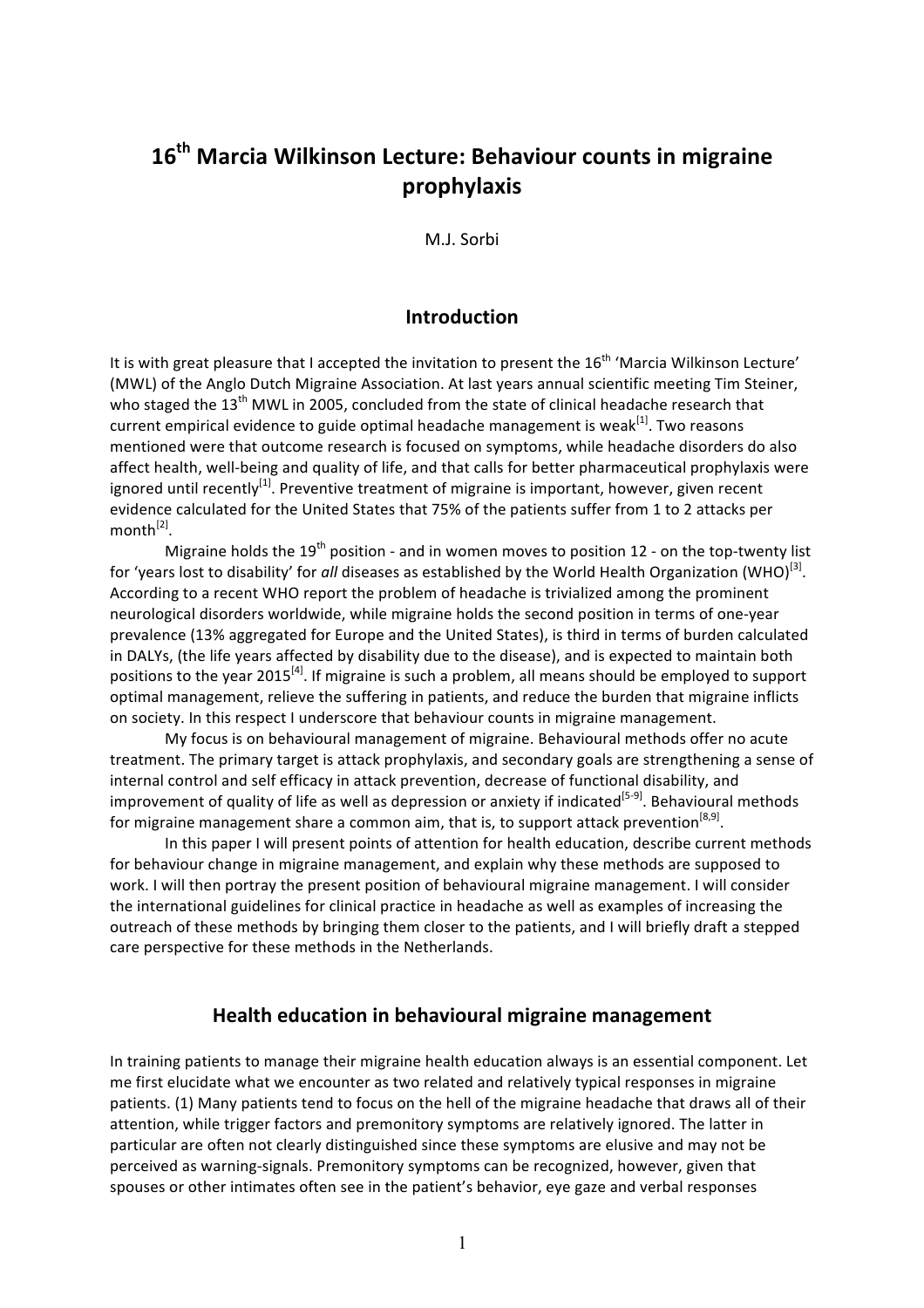warnings of an attack emerging. (2) When patients finally realize that they are on the verge of imminent headache they tend to increase effort and exertion to get things done before the pain strikes. This second response is comprehensible but counterproductive, because this effort spurs the sensitivity to external stimuli instigated by brain dysfunction in the premonitory stage, and it may intensify the impending attack. With health education the patient learns to see that premonitory symptoms are part of the attack and that the susceptibility to external triggers is increased in the premonitory phase. Knowledge of these symptoms and triggers is essential, as is the taking of immediate action and behaviour change to counteract the susceptibility to external stimuli and strain by voluntary self-relaxation, adapted goal-setting, slowing down, time-out or rest.

Behaviour change requires markers signifying exactly when the new behaviour is required. In migraine trigger factors and premonitory symptoms constitute these markers, and their early detection is essential. Both aspects gained relatively little attention in scientific research thus far. In addition, these are not properly defined in the literature since the same phenomenon - say: irritability - may be presented as a trigger or as a premonitory symptom<sup>[10]</sup>. In 2006 we analyzed 51 publications on these issues (data from questionnaires or patient files: 33%, general descriptions: 30%; research or clinical presentation regarding specific trigger factors: 25%; diary studies: 12%)<sup>1</sup>, extracted >100 factors distributed almost equally between more external aspects (such as whether conditions or menstruation) and internal aspects (such as neck stiffness or eye strain), and we grouped these factors into clusters [10]. We consider it important that migraine patients learn to distinguish between external factors or migraine triggers (which they can not change but have to account for) and internal factors or premonitory symptoms (which they may be able to influence with psycho-physical and cognitive-behavioural means). The four categories of *triggers* are: (1.1) menses-related hormonal changes in women, particularly the premenstrual days; (1.2) taxing incidents or life conditions;  $(1.3)$  weather and sensory stimulation, and  $(1.4)$  consumables and eating habits. Patients often refer to 'stress' as the number-one trigger. This statement is not sufficiently specific or descriptive. You have to ask your patient whether this concerns 'stressors' (taxing incidents such as daily hassles or a major life event), or 'stress responses' (emotional or physiological reactions)<sup>[11]</sup>, or whether so-called rebound headache is at issue, which can result from tension release after a stressful experience<sup>[12]</sup>. In addition, it is important for the patient to realize that the brain dysfunction in the premonitory stage of the attack amplifies responses that may be taken to reflect 'stress', while these responses would not have occurred under 'normal' or non-migraine conditions. This brings us to the premonitory symptoms. Premonitory symptoms are responses intrinsic to the individual patient, which may be  $(2.1)$  behavioural,  $(2.2)$  physical or  $(2.3)$  cognitiveaffective. Figure 1 shows an example of an individual migraine attack in progression, reported by a 43 year old female primary school teacher. In the morning three triggers were present: a night with bad sleep due to worry about her daughter (1.2), much work to do (1.2) and a class of restless and noisy children (1.2). The figure displays all of the premonitory or warning symptoms that mrs. B. experienced that particular day. There are behavioural (2.1), physical (2.2) and cognitive-affective (2.3) symptoms. Accumulation occurs of particularly the physical symptoms, which develop into more headache-related warnings. With proper education and support, and when adequate means of self-monitoring are used<sup>[13-15]</sup>, migraine patients can learn to identify external triggers and internal warning symptoms, which are the cues to change behaviour and employ self-care in the service of attack prevention.

 $\overline{a}$ 

 $1$  We also identified a 'top-five' prevalence list of factors based on 15 studies with percentages of trigger or symptom occurrence in migraine. (1) Menstruation or premenstrual changes in the two days before menstruation onset in women only; 2. 'stress' reflected by for example (time)pressure, hard work or irritability, and a shared third position for 3a. severe fatigue, sleep problems or changes in sleep pattern; 3b. change in whether conditions; and 3c. sensory sensitivity to light, noise and odours.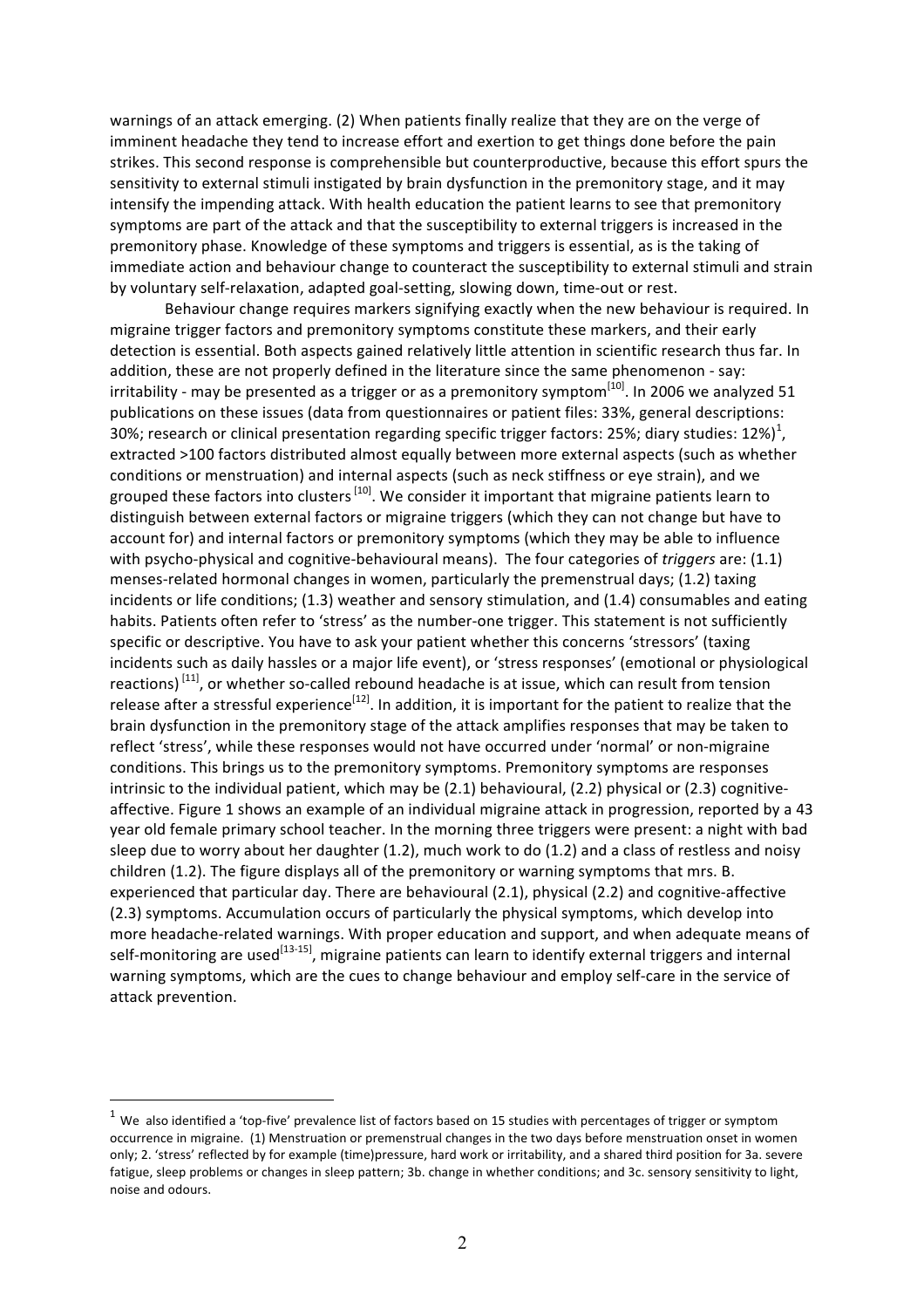Figure 1. Example of the course of behavioural, physical and cognitive-affective premonitory symptoms preceding the migraine headache of a given patient.



The term behaviour change was used straightforwardly thus far - as if this is easily achieved. But we know better, of course: just regard our own intents for a healthy lifestyle. Behaviour change is threatened by external temptations and by the strength of habituation, which easily overrules good intentions. This holds particularly when we feel weary and experience life as demanding, a state that typifies the preface of the migraine attack. Therefore the need for motivation, support, selfreinforcement and acceptance of temporary relapse must be emphasized. Also important is the acknowledgement that behaviour change for our own good requires that we feel the right to make choices in the interest of our health, which may be experienced as running against other interests that of our children, of deadlines in our work, or of friends in need of help. The option of this conscious choice, and its existence on a daily basis, is not self-evident for many migraine patients. Other points in health education concern the importance of a focus on own resources instead of on failure and disability, and relieving the idea that migraine attacks are the patients' own fault, that they are making themselves sick, so to speak<sup>[16]</sup>. Last, the patient has to know and accept that behavioural management of migraine requires active participation, self-monitoring of migraine, medication-use and training progress, as well as compliance with regular homework exercises. The behavioural methods for migraine management are psycho-physical and cognitive-behavioural.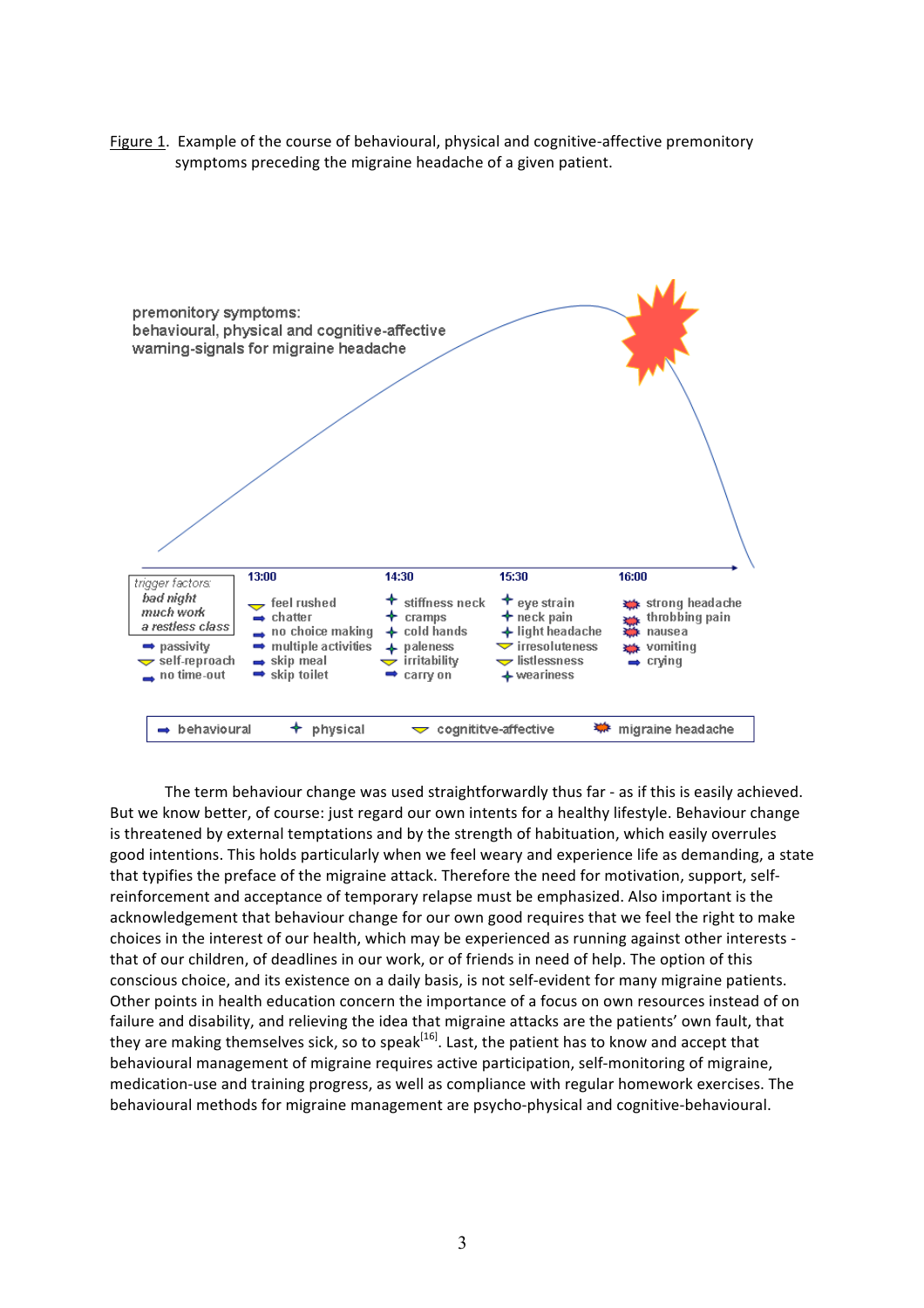#### **Current methods for behavioural management of migraine**

Prevention of migraine attacks with behavioural means is pursued by teaching the patient skills in migraine self-regulation. This involves a better *view* and a better *grip* on the precursors of the migraine headache. It entails that the patient can identify factors that trigger attack occurrence as well as recognize its premonitory symptoms in time (view), and that he/she adapts own behaviour immediately to counteract the brain dysfunction in the premonitory stage of the migraine attack (grip)  $[17-21]$ . Psycho-physical intervention consists of relaxation training with or without biofeedback. Cognitive-behavioural and psycho-physical training require approximately 8 to 10 sessions each and is often combined.

Relaxation training<sup>[17-21]</sup> aims at reducing physical arousal of the nervous system and at soothing the proneness to overstimulation and sensory receptivity of the migraine patient<sup>[17,20]</sup>. The training pursues the acquisition of the 'relaxation response', the skill to voluntarily slacken attention and vigour, harmonize breathing and ease muscle tension under various conditions of daily living. In 'autogenic training', relaxation is induced through focussing on sensations of heaviness, of warmth or pleasant coolness and of rest in the body, and through exercises for breathing and body posture. 'Progressive muscle relaxation' includes exercises to tighten and loosen various muscle groups. Training to loosen neck and shoulders is commonly included. Daily practice is required and exercises gradually become more difficult. Usually skill acquisition in the first half of training is distinguished from guided application of the relaxation skills in daily life and under migraine-provoking conditions.

Biofeedback training<sup>[17-21]</sup> uses sensors or electrodes to detect involuntary physical responses, such as electromyographic measures of muscle tension (EMG feedback), peripheral temperature mostly derived from the dominant index finger (TEMP feedback) or the blood volume pulse of the cranial artery (BVP feedback), of which BVP-feedback tends to be most effective<sup>[22]</sup>. Newer applications involving feedback on Doppler echographic measures of cerebral blood flow, as well as electro-encephalography in so-called neurofeedback, are highly experimental and lack strong empirical evidence<sup>[20-22]</sup>. The bodily response is transformed to a visual graph or auditory signal, and the patient is instructed to influence the slope of this graph or pitch of the signal, which happens through some sort of self-relaxation that may be supported by peaceful images on a screen. Therefore biofeedback is often combined with relaxation training. Biofeedback is not clearly superior and shows a gap in utilization compared to relaxation training alone, due in part to the greater technical sophistication and costs involved $^{[22]}$ .

Cognitive-behavioural training  $[17-21]$  is more complex and thus requires more professional expertise than the psycho-physical methods. The advantage is that it also can influence habitual negative thinking and affect, which characterize depression or anxiety<sup>[21]</sup>. Patients learn to acknowledge aspects in their personal functioning and attitude, which reinforce the vulnerability to external migraine triggers. The main training elements are the structured analysis of risk conditions for attack occurrence, self-monitoring of triggers, premonitory symptoms and stress responses, cognitive restructuring to improve realistic appraisal, choice making and pacing of activities, as well as step-wise behavioural training to optimize time-management and adaptive coping tailored particularly to the premonitory stage of the migraine attack.

## Why do behavioural methods work in migraine?

We will now review aspects of the pathology of migraine<sup>[11,23-29]</sup> relevant to the question why the behavioural methods are supposed to work. The pathology of migraine involves abnormal cortical activity and cortical spreading depression in the case of migraine with aura. The trigeminal sensory system, with its cell bodies in the trigeminal ganglion, provides pain-sensitive innervation of the cranial vasculature: it innervates cranial vessels and dura mater via its first ophthalmic division and thus constitutes a vasodilator pathway<sup>[24]</sup>. This trigeminovascular system is central to the pathology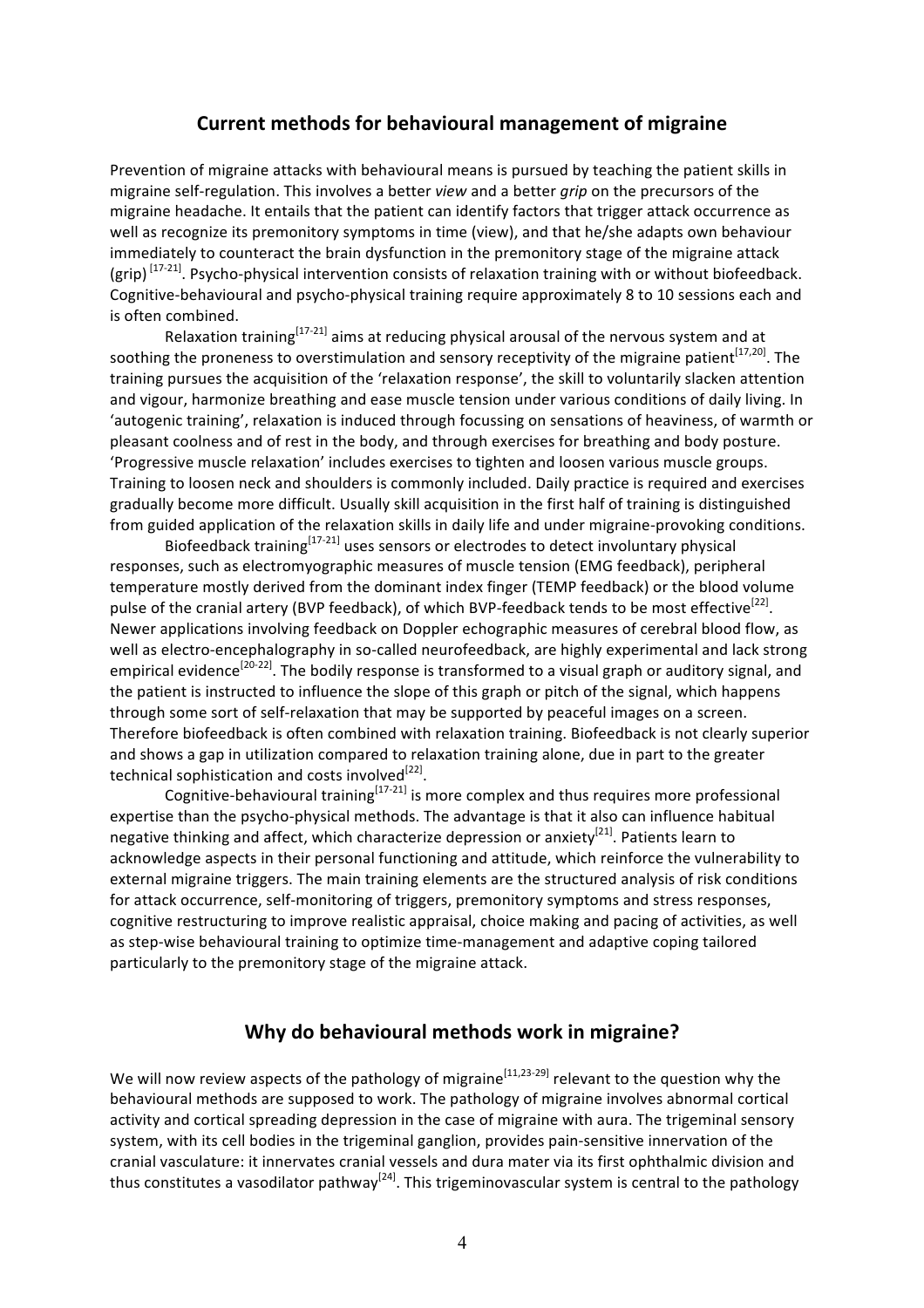of migraine headache, which may be reinforced by neurogenic inflammation<sup>[23]</sup>. In addition to this comes central sensitization of nociceptive trigeminovascular neurons of the medullary dorsal horn that receive converging sensory input.<sup>[27,28]</sup>. These neurons exhibit increased excitability, increased synaptic strength and enlargement of their receptive fields beyond the original site of the pain. The central sensitization is expressed by allodynia, which refers to the patients' irritation during an attack of migraine with mundane mechanical or thermal stimulation of the scalp and face such as in combing, shaving, breathing cold air and wearing contact lenses or eye glasses<sup>2</sup>. In addition to this there is peripheral sensitization, which induces pain hypersensitivity. Common migraine symptoms worsened by peripheral sensitization are the throbbing pain and its aggravation during routine physical activity that includes walking, climbing stairs, bending over, sneezing or coughing, and rapid head shake<sup>[25]</sup>. But it is predominantly central sensitization, which fortifies the impact of the trigeminovascular system on migraine headache. And there is another factor - abnormality in brain stem function<sup>[27,28]</sup> that does so also.

Although there remains controversy regarding a central versus a pontine generator in migraine pathogenesis, these two are not necessarily mutually exclusive<sup>[29]</sup>. Abnormal brainstem function at least partly generates the pathophysiology that drives migraine pathogenesis. Particularly involved in this are three areas, which are relevant to pain transmission, but which also modulate mood, agitation versus quiescence, and responses to stress. These are the locus caeruleus, the raphe nuclei and the periaqueductal gray<sup>[27]</sup>. The locus caeruleus (Latin for 'the blue spot') is an important homeostatic control center of the body, responsible for mediating many of the sympathetic effects during stress. It is the principal site for synthesis of norepinephrine, and its projections reach far and wide through the brain. This brain stem nucleus is involved with physiological responses to stress and to panic in particular. The raphe nuclei too have interactions with almost every portion of the brain. The main function of this cluster of brain stem nuclei is to release serotonin (5-HT) to the rest of the brain, and this neurotransmitter seems to be an important wrongdoer in problems of depression and sleep disorders. In addition, projections from the raph nuclei terminate in the dorsal horn of the spinal gray matter, where they regulate the release of enkephalins, which inhibit pain sensation. And third there is the periaqueductal gray, which in fact is the midbrain gray matter. Its stimulation activates enkephalin releasing neurons that project to the raphe nuclei. The periaqueductal gray is a crucial agent in the 'gate control theory of pain', and plays a role in the descending modulation of pain. Stimulation of its dorsal and lateral parts (in the rat) was shown to provoke so called 'defensive responses', such as freezing immobility, running, jumping, tachycardia and increased muscle tonus and blood pressure. Conversely, however, stimulation of the caudal and ventrolateral part could result in an immobile, relaxed posture known as quiescence.

If the brain stem operates as migraine generator, then it seems plausible that behavioural methods aiming at stabilizing arousal in the premonitory phase could be of importance to attack prevention. Additional evidence for this concerns dysfunction of the autonomic nervous system in migraine. This evidence is inconclusive thus far, because sympathetic hyper and hypofunction was found to play a role<sup>[30]</sup>. However, autonomic dysfunction also is an aspect of the physical response to stress. Relevant here is that chronic exposure and poor adaptation to repeated stressors predispose to disease, and this predisposition may interact with the pathophysiology of migraine. For a healthy state, homeostatic processes, such as body temperature or blood oxygen level, must be maintained within narrow ranges<sup>[11]</sup>. An 'allostatic state' occurs when bodily systems responsible for maintaining homeostasis are elevated in a sustained manner: examples are hypertension or chronic sleep deprivation. Migraine patients are likely to profit from preventing allostatic state and autonomic dysbalance, and the psycho-physical methods presented aim to contribute to this goal. Another point of their action is to buffer the patients' susceptibility to sensory and other stimulation. This is crucial

 $2$  It is of interest that the sensitization of the central neurons may remain dependent on incoming input (activity dependent), or it may become self-sufficient (activity independent). According to Burstein, triptans do abort the pain of a migraine attack successfully as long as sensitization still depends on incoming peripheral signals, but not after central sensitization becomes self-sufficient<sup>[17]</sup>, that is: *in*dependent of incoming peripheral stimulation.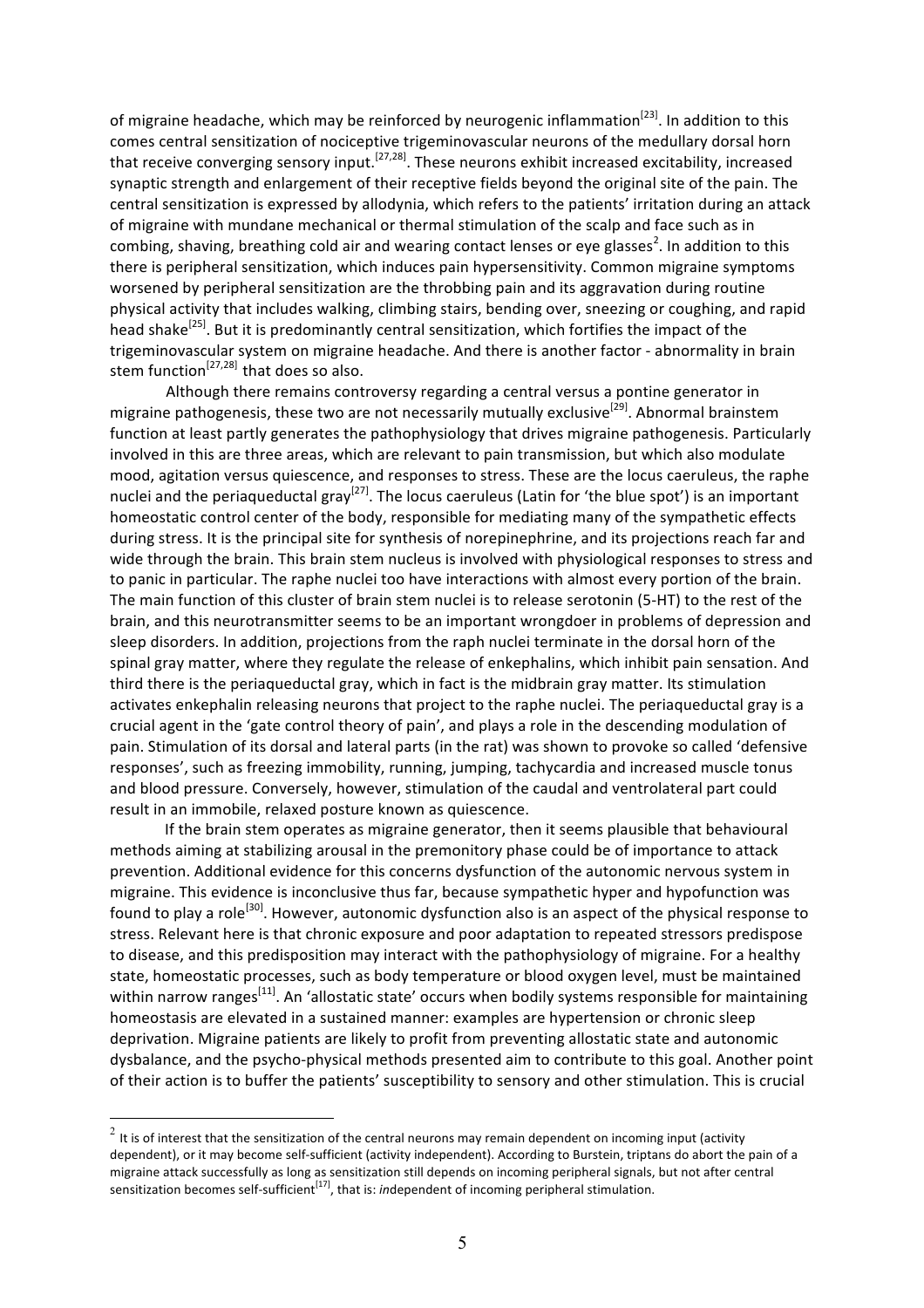when attacks are close, but also seems relevant to the patients' state in between attacks. Evoked and event-related potential studies showed that migraine patients with and without aura are characterized by an interictal lack of habituation of the sensory cortices, which was shown to be a reproducible central nervous system dysfunction<sup>[31]</sup>.

"The world shouts at the migraine patient" said Peter Goadsby at the  $11<sup>th</sup>$  Conference of the International Headache Society in 2003. This seems the case interictally but especially in the hours preceding the headache in migraine. The behavioural methods aim to soothe this shouting by helping the patient - particularly in the prodromal stage - to mitigate the hyper-excitability and sensory sensitivity through conscious behaviour change aimed at psycho-physical quiescence. Therefore means of behavioural management do count in migraine prophylaxis.

# **Position of behavioural migraine management in current health care**

Tabel 1 presents an overview of current guidelines for neurological practice in headache care published in the United States and three European countries with a focus on the importance of behavioural management<sup>[7,32-36]</sup>. The guidelines of the American Academy of Neurology and the US Headache Consortium published in 2000 were the first to recommend behavioural treatments for adult migraine patients. Physical treatments as, for example, acupuncture or forms of physical therapy where also considered but not recommended<sup>[32,33]</sup>. According to this guideline relaxation training, THERM feedback with relaxation training, EMG feedback and cognitive-behavioural training may be considered as evidence-based methods for attack prevention in migraine. Grade A signifies that the recommendation is based on multiple welldesigned trials with consistent results. Table 1 shows that there is progression in the guidelines published between the years 2000 and 2007. Consecutively included are behavioural methods for adults *and* children, and this is considered separately for the treatment of migraine and tension-type headache.

Table 1. Acknowledgement of the preventive usefulness of behavioural management methods in professional guidelines for headache care.

|                       | <b>USA</b> |          | Germany |          | United   |          | The Netherlands |          |
|-----------------------|------------|----------|---------|----------|----------|----------|-----------------|----------|
|                       | 2000       |          | 2005    |          | Kingsdom |          | 2007            |          |
|                       |            |          |         |          | 2007     |          |                 |          |
|                       | adults     | children | adults  | children | adults   | children | adults $ $      | children |
| migraine              | √          |          |         |          |          | ( ∕ ا    |                 |          |
| tension-type headache |            |          |         |          | v        |          |                 |          |

The Dutch guidelines, published in 2007 by the Netherlands Society for Neurology<sup>[7]</sup>, were the first to devote a distinct chapter on behavioural and physical treatments, separately for adults and for children with, respectively, migraine or tension-type headache based on the studies reviewed for the American guidelines<sup>[32,33]</sup> as well as the studies published since. We limit this brief review to the behavioural methods for migraine, which again received a grade A recommendation to acknowledge their use as a preventive option in headache care. Table 2 shows the mean percentage improvement per method and the effect sizes (ESs), a statistical measure indicating the strength of the findings. The psycho-physical methods produce an average improvement of 32 to 40% in attack frequency, and cognitive-behavioural training yields 49%. ESs are of medium strength and usually the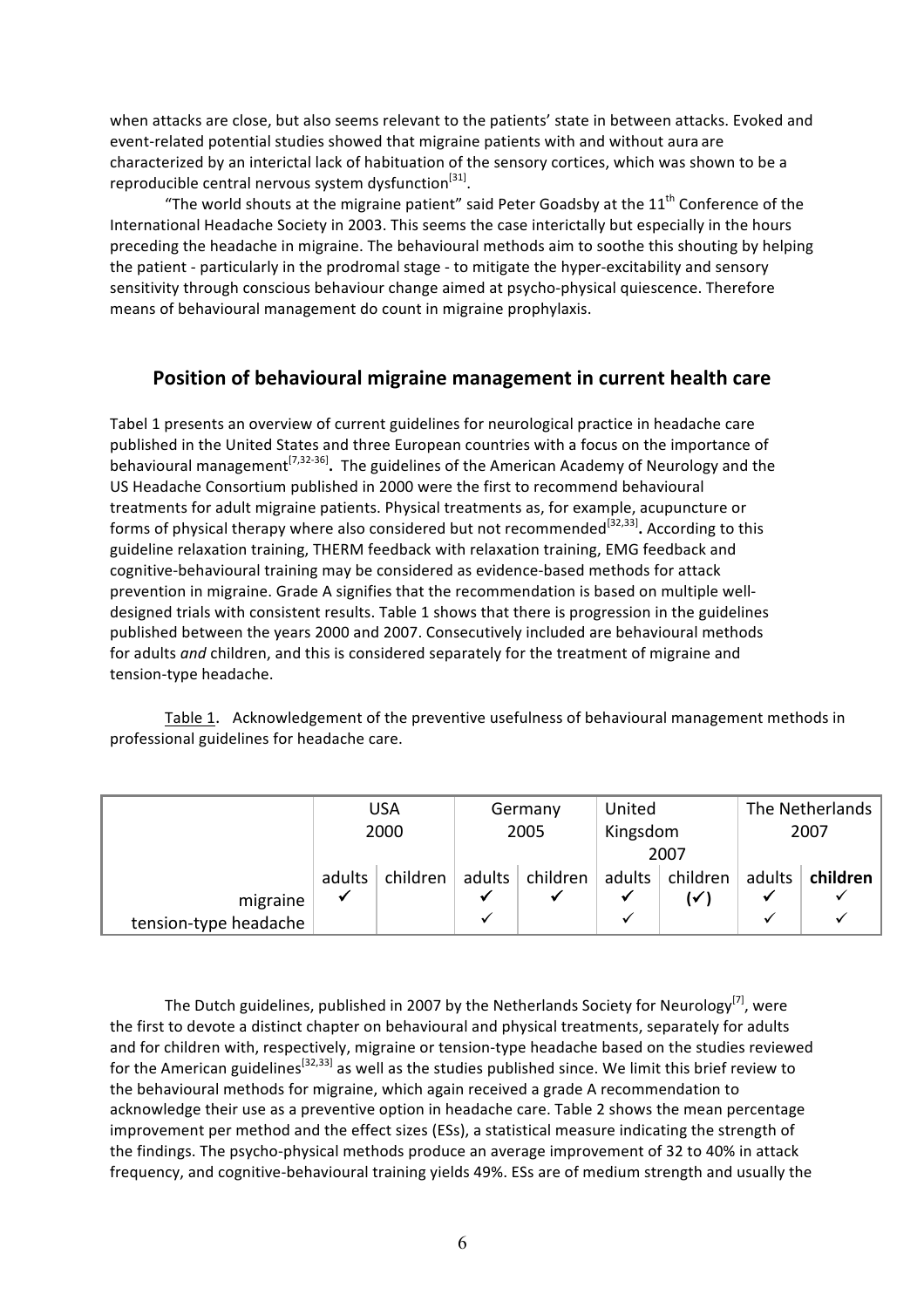effects are maintained for several months to years. It is of interest that the averaged effect measured in waiting-list control groups was  $5\%^{[33]}$ , and that measured for attention control  $9\%^{[7,33]}$ . In comparing these methods for migraine we consider again that cognitive-behavioural training is more complex, requires more professional expertise and therefore is less easily offered in a group or selfhelp format. Relaxation training and biofeedback training, on the other hand, are quite comparable regarding the level of professional expertise needed and the working of physical self-relaxation as active ingredient. Biofeedback training requires more equipment, however, and thus is more costly. Therefore, relaxation training deserves preference as a primary behavioural intervention with a preventive purpose.

|                                | mean %      |                   |
|--------------------------------|-------------|-------------------|
|                                | improvement | effect size (ES)* |
| relaxation training            | 32%         | 0.55              |
| biofeedback TEMP               | 37%         | 0.52              |
| <b>EMG</b>                     | 40%         | 0.50              |
| <b>BVP</b>                     | 40%         | 0.68              |
| cognitive-behavioural training | 49%         | 0.54              |

Table 2. Mean percentage improvement in migraine attack frequency and effect sizes for methods of behavioral management in migraine.

\* Effect sizes (Cohen's *d*) are defined as "small,  $d$  = 0.2", "medium,  $d$  = 0.5", and "large,  $d$  = 0.8"<sup>[37]</sup>

Basic cognitive behavioural techniques, such as goal setting and time-management, can be made available flanking a relaxation training protocol. Based on evidence-based protocols for behavioural intervention in migraine<sup>[17,38,39]</sup> we developed a self-management training along these lines, which consists of seven two-hour sessions for small groups of up to four patients. The training employs patient education, detailed self-monitoring, guided detection of premonitory symptoms and triggers of attacks, relaxation training and a limited dose of cognitive-behavioural training. It is suitable for migraine patients with one to six attacks but less than 15 migraine (or headache) days per month<sup>[40]</sup>, who do not present with medication overuse, evident psychopathology or complex comorbidity.

This self-management training for behavioural attack prevention was very well received by migraine patients. To bring it closer to the patients, we were interested whether trained patient trainers under professional supervision could provide it to their fellow patients<sup>[41]</sup>. The efficaciousness of this self-management format was recently tested in a Dutch randomized controlled trial<sup>[8,41]</sup>, with 95 migraine patients who completed the training and a 6-months follow-up measurement. Results were stable from post-training to follow-up and then yielded a significant decrease in attack frequency (-23%, ES=0.57) and very strong improvements in perceived control over and self-efficacy in attack prevention (ESs=0.81 and 1.14)<sup>[9,41]</sup>. In principle this sets the stage to actively engage headache patient organisations to provide aids in behavioural self-management for their members. It could also be the start to involve headache nurses to offer migraine selfmanagement in the context of headache centre services.

In order to further increase easy availability and outreach of this type of support we then developed an Internet training aid for migraine self-management, which was under construction when presenting this MWL. At the moment of submitting this paper for publication in volume 11 of the ADMA series *Headache and Migraine*, however, the Internet training is completed and it's acceptance and usability is established successfully, which also pertains to a supplementary application designed for direct online support of migraine self-management through mobile devices and cellular phones<sup>[42,43]</sup>.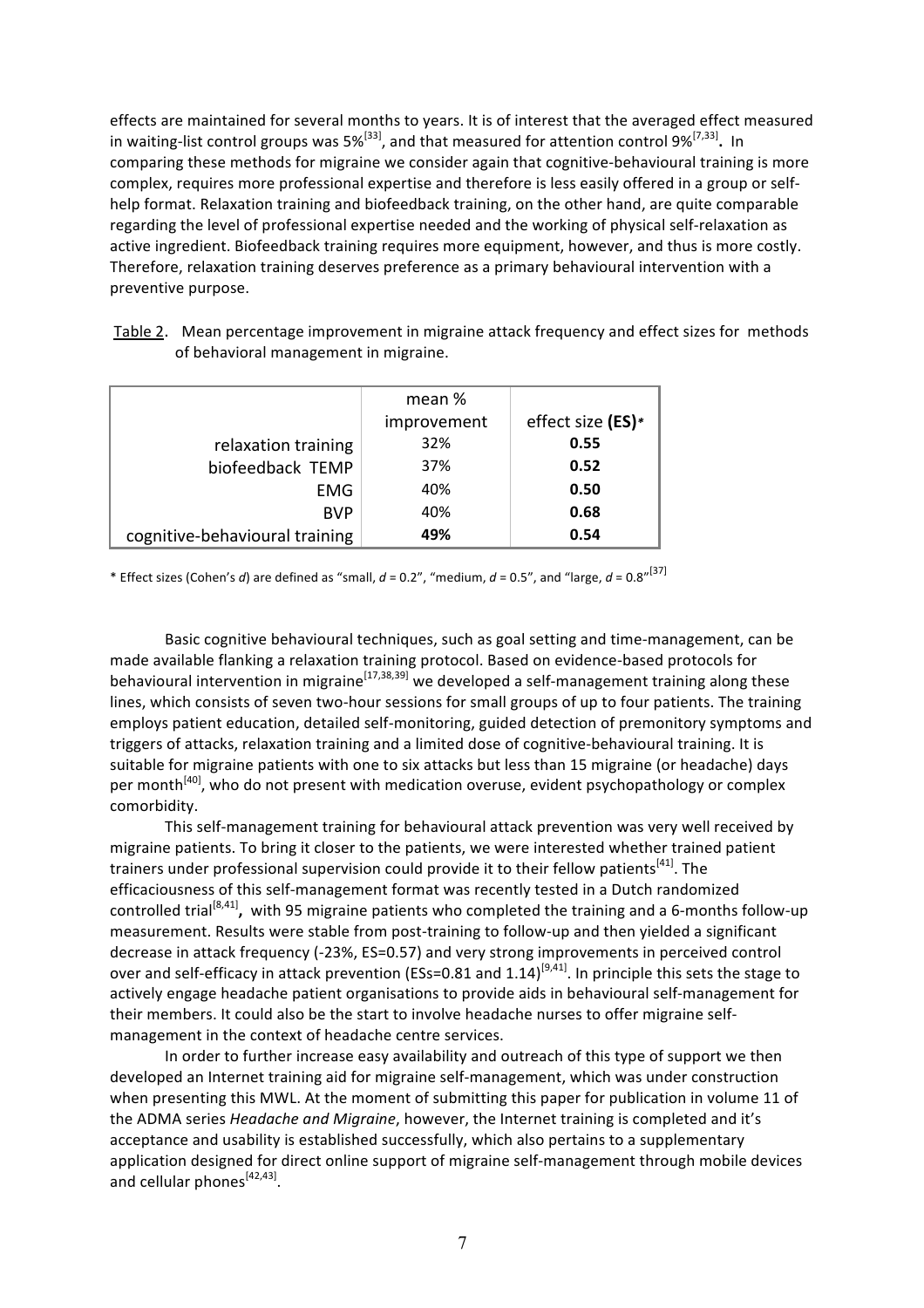This brings me to sketch a stepped-care perspective for the behavioural treatment of migraine. In the Netherlands health care is distributed over three levels or echelons according to the degree of specificity and complexity of a given health problem, and the costs for diagnosis and treatments involved. In Dutch health care, headache patients are seen by general practitioners (1st echelon), but presently also in about 30 specialized headache centres, operating in the 2<sup>nd</sup> echelon. given that a neurologist is the key provider of care with the support of headache nurses. In addition, a few centres offer multidisciplinary treatment arrangements offered in a day care format ( $3<sup>rd</sup>$ echelon).

We developed protocols for behavioural treatment of migraine that fit in with the 2<sup>nd</sup> to 3<sup>rd</sup> echelon of specialist Dutch headache care <sup>[17,38,39]</sup>. These protocols cover a relaxation training and a cognitive-behavioural training for migraine patients with accompanying diagnostic, assessment and evaluation procedures, which are suitable for individual psychological treatment offered by a psychologist with a two-year professional licence in health care, or by a cognitive-behavioural psychotherapist to serve the more complicated patient. The self-management training developed more recently offers a lower threshold for participation and a larger outreach, is designed more as training than as a treatment programme, and involves participants very actively in promoting selfcare and control in daily life over the occurrence of their attacks. The self-management training for small groups offered in the home of an associated patient trainer<sup>[8,9,41]</sup> operates at the interface between self-care and primary care in the  $1<sup>st</sup>$  echelon. This protocol can also be delivered individually to patients in need of more care and attention. If participants are carefully selected both the group and individual application of the self-management training could in principle be provided by a junior psychologist or by trained headache nurses and lay trainers under professional supervision. The application is currently offered in the day clinic of the Utrecht University Faculty of Social and Behavioural Sciences.

The internet training for migraine self-management<sup>[42,43]</sup> must first be subjected to a randomized controlled trial to establish its efficaciousness (to be started in 2010). But if this trial is successful, we will have a guided format for behavioural self-management in migraine, which may operate in the so-called ' $0<sup>st</sup>$  echelon' of self-care with minimal professional support that also is provided through the Internet.

Thus, we are getting ready to contribute to the health-care service for migraine patients at various levels of the Dutch health care system. A problem that is not easily resolved, however, is financing this type of service. At present the Dutch health insurance policy covers methods of behavioural management in migraine only as part of regular mental health care and psychotherapy. Migraine patients may be reluctant in seeking this type of care, however. We agree that many migraine patients are not in need of specialized mental health care, and we think that behavioural management of migraine should be part of the basic Dutch health care services for migraine.

#### **Conclusions**

To conclude this paper I draw the following conclusions. *First*, antecedent conditions of the migraine attack, e.g. triggers and premonitory symptoms, deserve more attention in migraine research and treatment. *Second*, behaviour counts in migraine, and behavioural management of attacks is important. Its utility and relevance is acknowledged in international guidelines for clinical practice, which now extend to other primary headaches, and to the treatment of children. *Third*, attack prevention deserves sound attention in migraine treatment, as does the explicit employment of stepped care. I truly hope that the recent focus on prophylactic pharmaceutical treatment may promote the consideration of combined medical and behavioural preventive measures in migraine. *Fourth*, self-care and proper health education is at the basis of good health services for migraine. And I am convinced that, if handled safely and professionally, the Internet is a promising tool to support these goals.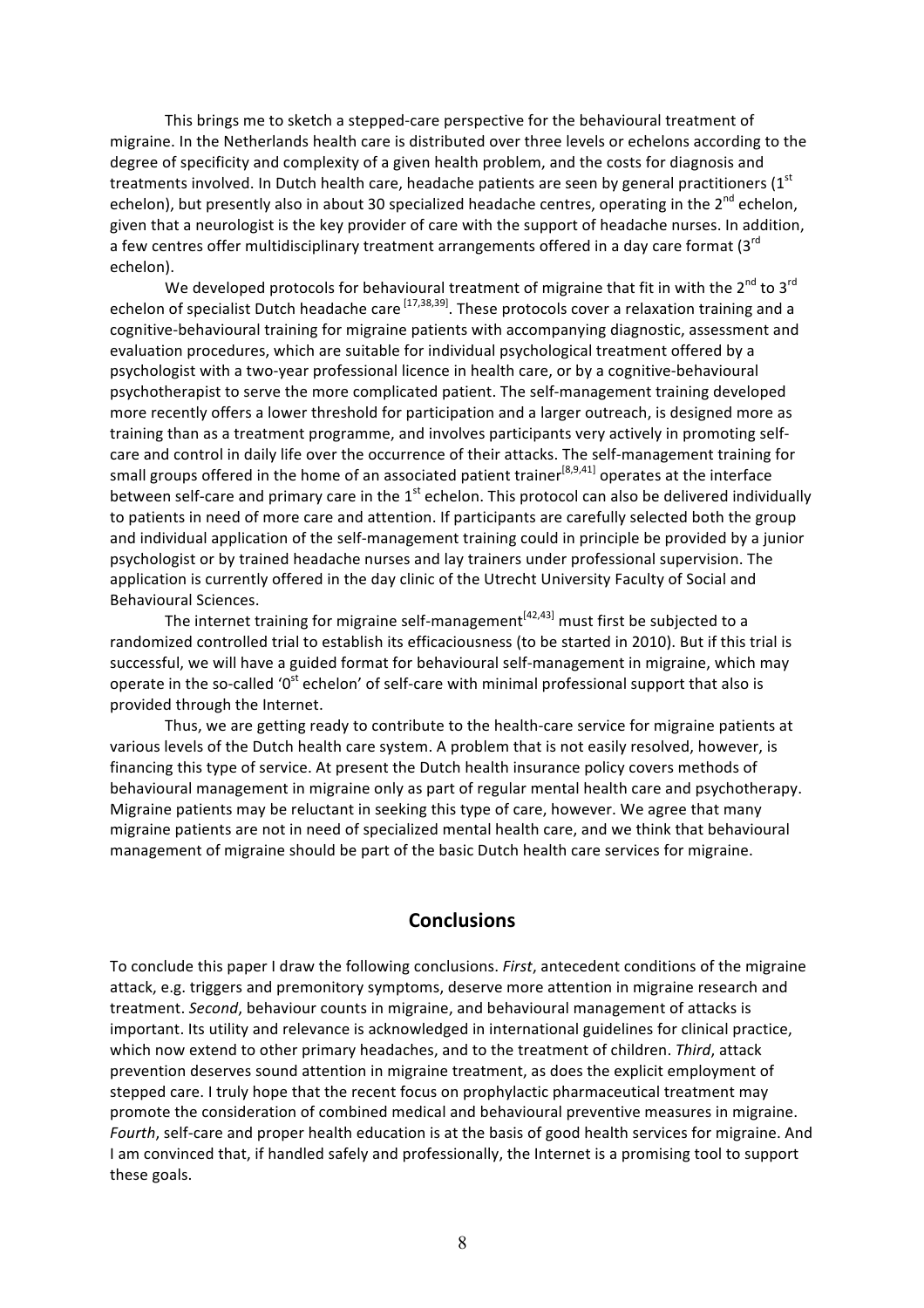# **References**

- 1. Steiner T. Clinical research in headache: where is the future taking us? (Or better: where shall we take the future?) In: Couturier EGM, Sorbi MJ, van Bokhorst J, eds. *Headache and Migraine 10*. Amsterdam, Anglo-Dutch Migraine Association; 2008:233-43.
- 2. Lipton RB, Bigal ME, Diamond M, Freitag F, Reed ML, Stewart WF. Migraine prevalence, disease burden, and the need for preventive therapy. *Neurology.* 2007;68:343-9.
- 3. World Health Report 2001. See: www.who.int/whr/2001/chapter2/en/index3.html.
- 4. World Health Organisation. *Neurological Disorders Public Health Challenges*. WHO Library Cataloguing-in-Publication Data, World Health Organization 2006.
- 5. Campbell JK, Penzien DB, Wall EM. *Evidence Report: Evidence-Based Guidelines for Migraine Headache:* Behavioral and Physical Treatments. See: www.aan.com/professioals/prctice/pdfs/g10089.pdf.
- 6. Silberstein SD. Practice Parameter: Evidence-based guidelines for migraine headache (an evidence-based review) - Report of the Ouality Standards Subcommittee of the American Academy of Neurology. *Neurology.* 2000;55:754-62.
- 7. Couturier EGM, Bomhof MAM, Gooskens RHJM, Keyser A, Mulleners WM. Richtlijnen Diagnostiek en Behandeling Chronisch Recidiverende Hoofdpijn zonder Neurologische Afwijkingen. 1<sup>ste</sup>Herziening. Nederlandse Vereniging voor Neurologie 2007. See: www.neurologie.nl.
- 8. Mérelle SYM, Sorbi MJ, van Doornen LJP, Passchier J. Migraine patients as trainers of their fellow patients in non-phalrmacological preventive attack management: Short-term effects of a randomized controlled trial. *Cephalalgia.* 2008;28:127-138.
- 9. Mérelle SYM, Sorbi MJ, van Doornen LJP, Passchier J. Lay trainers with migraine for a home-based behavioural training: a six-month follow-up study. *Headache.* 2008;*doi:1`0.111/j.1526-4610.2007.01043.x.*
- 10. Sorbi MJ, Verspui ECB. Internethulp in de zak van de patient een mobiele methode voor online registratie en coaching en haalabarheid en bruikbaarheid in migraine zelfmanagement training. Report for the Netherlands Organization for Health Research and Development (ZonMw), The Hague, grant #11000.0009. Utrecht, The Netherlands: Utrecht University; 2006.
- 11. Nash JM, Thebarge RW. Understanding psychological stress, its biological processes and impact on headache. *Headache.* 2006:46:1377-86.
- 12. Drummond PD, Passchier J. Psychological mechanisms of migraines. In: Olesen J, Goadsby PJ, Ramadan NM, Tfelt-Hansen P, Welch KMA, eds. *The Headaches – 3<sup>rd</sup> edition*. Philadelphia, Lippincott Williams & Wilkins; 2006:385-92.
- 13. Giffin NJ, Ruggiero L, Lipton RB, Silberstein SD, Tvedskov JF, Olesen J, Altman J, Goadsby PJ Macrae A. Premonitory symptoms in migraine. *Neurology.* 2003;935-40.
- 14. Schoonman GG, Evers DJ, Terwindt GM, van Dijk JG, Ferrari MD. The prevalence of premonitory symptoms in migraine: a questionnaire study in 461 patients. *Cephalalgia*. 2006;26:1209-13.
- 15. Sorbi MJ, Mak SB, Houtveen J, Kleiboer AM, van Doornen LJP. Mobile web-based monitoring and coaching: a new *e*Health method and its feasibility in chronic migraine. *J Med Internet Res.* 2007;9(5):e38.
- 16. Didion J. In Bed. In: Didion J. The White Album. New York, Pocket Books a Simon & Schuster Division of Gulf & Western Corporation; 1979:167-71.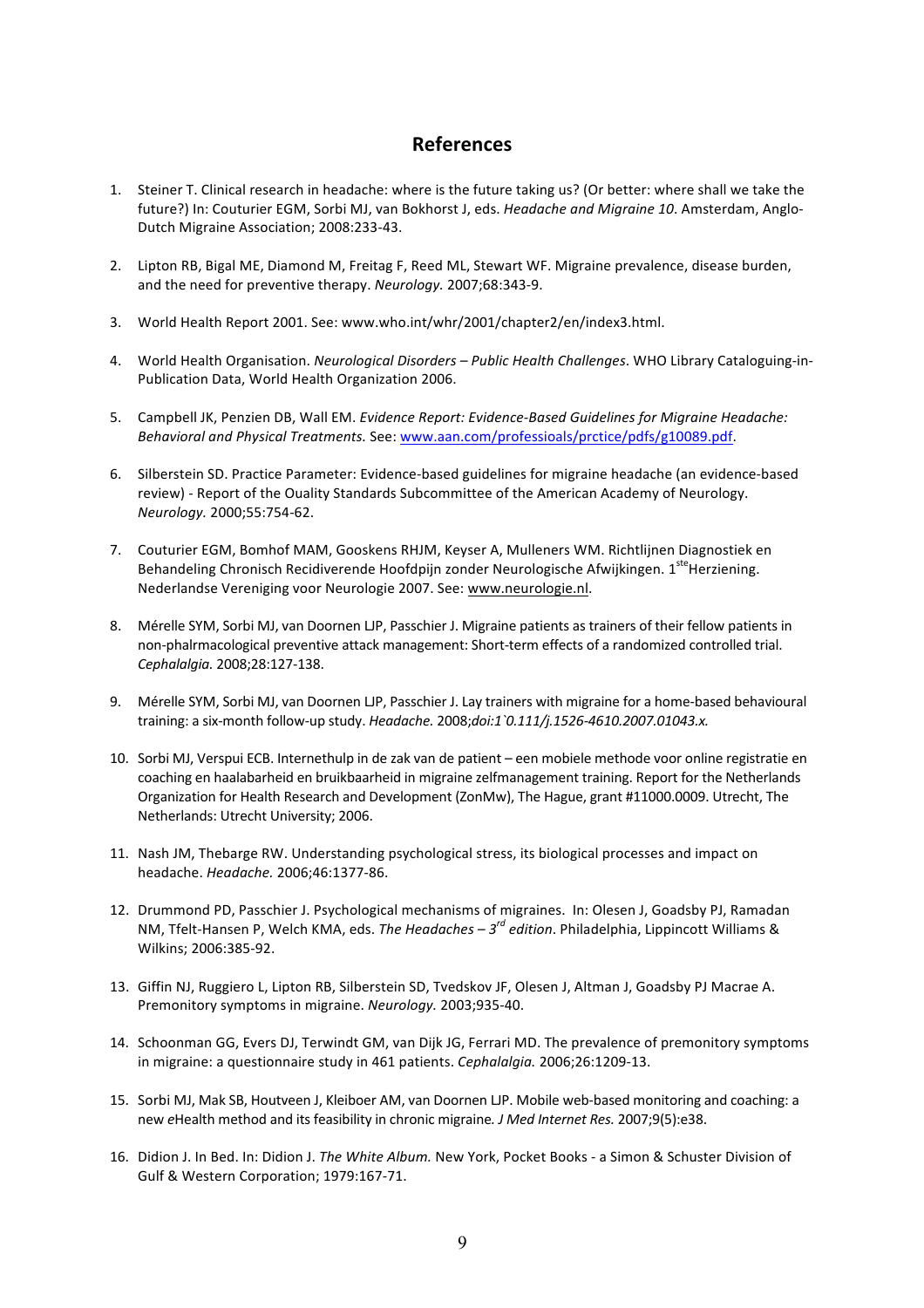- 17. Sorbi MJ, Swaen SJ. Protocollaire behandelingen van patiënten met migraine en spierspanningshoofdpijn: ontspanningstraining en cognitieve training. In: Keijzers G, van Minnen A, Hoogduin K, eds. Protocollaire Behandelingen in de Ambulante GGZ I & II (tweede, herziene druk). Houten, Bohn Stafleu van Loghum; 2004:219-60.
- 18. Rains JC, Penzien DB, McCrory DC, Gray RN. Behavioral headache treatment: History, review of the empirical literature, and methodological critique. Headache. 2005;45 Suppl 2:S92-S109.
- 19. McGrath PJ, Penzien D, Rains JC. Psychological and behavioral treatments of migraines. In: Olesen J, Goadsby PJ, Ramadan NM, Tfelt-Hansen P, Welch KM, eds. The Headaches - 3<sup>rd</sup> Edition. Philadelphia, Lippincott Williams & Wilkins; 2006:441-448.
- 20. Grazzi L. Behavioural treatments: rational and overview of the most common therapeutic protocols. Neurol Sci. 2007;28:S67-S69.
- 21. Andrasik F. What does the evidence show? Efficacy of behavioural treatments for recurrent headaches in adults. Neurol Sci. 2007;28:S70-S77.
- 22. Nestoriuc Y, Martin A. Efficacy of biofeedback for migraine: A meta-analysis. Pain. 2007;128:111-27.
- 23. Pietrobon D, Striessnig J. Neurobiology of migraine. Nature Reviews / Neuroscience. 2003;4:386-98.
- 24. Edvinsson L. What causes migraine and what can we do about it? In: Brandes JL, Edvinsson L, Marcus D, Rapoport A, eds. New Treatment Options for Migraine. Medscape CME: 2000. See: www.medscape.com/ viewarticle/416382 3.
- 25. Burstein L, Levi D, Jakubowski M, Woolf CJ. Peripheral and central sesitization related to headaches. In: Olesen J, Goadsby PJ, Ramadan NM, Tfelt-Hansen P, Welch KMA, eds. The Headaches  $-3^{rd}$  edition. Philadelphia, Lippincott Williams & Wilkins; 2006:121-30.
- 26. Buchgreitz L, Lynberg AC, Bendtsen L, Jensen R. Frequency of headache is related to sensitization: A population study. Pain. 2006;123:19-27.
- 27. Cortelli P, Pierangeli G. Hypothalamus and headache. Neurol Sc. 2007;28:s198-s202.
- 28. Weiller C, May A, Limmoth V, Juptner M, Kaube H, Schayck RV, Coenen HH, Diener HC. Brain stem activation in spontaneous human migraine attacks. Nat Med. 1995;1:658-60.
- 29. Dodick DW. Brainstem dysfunction in chronic migraine as evidenced by neurophysiological and positron emission tomography (PET) studies - An editiorial comment. Headache. 2007;47:1004-1007.
- 30. Ludwig J, Bartsch T, Wasner G, Baron R. Autonomic dysfunction in migraine. In: Olesen J, Goadsby PJ, Ramadan NM, Tfelt-Hansen P, Welch KMA, eds. The Headaches - 3<sup>rd</sup> edition. Philadelphia, Lippincott Williams & Wilkins: 2006:377-84.
- 31. Schoenen J, Aurora S. Neurophysiology of migraine. In: Olesen J, Goadsby PJ, Ramadan NM, Tfelt-Hansen P, Welch KMA, eds. The Headaches  $-3^{rd}$  edition. Philadelphia, Lippincott Williams & Wilkins; 2006:369-76.
- 32. Silberstein SD. Practice parameter: evidence-based guidelines for migraine headache (an evidence-based review): report of the Quality Standards Subcommittee of the American Academy of Neurology. Neurology. 2000;55:754-62.
- 33. Campbell JK, Penzien DB, Wall EM. Evidence Report: Evidence-Based Guidelines for Migraine Headache: Behavioral and Physical Treatments 2000. See: http://www.aan.com/professionals/practice/guideline/index.cfm?fuseaction=home.view&guideline=68).